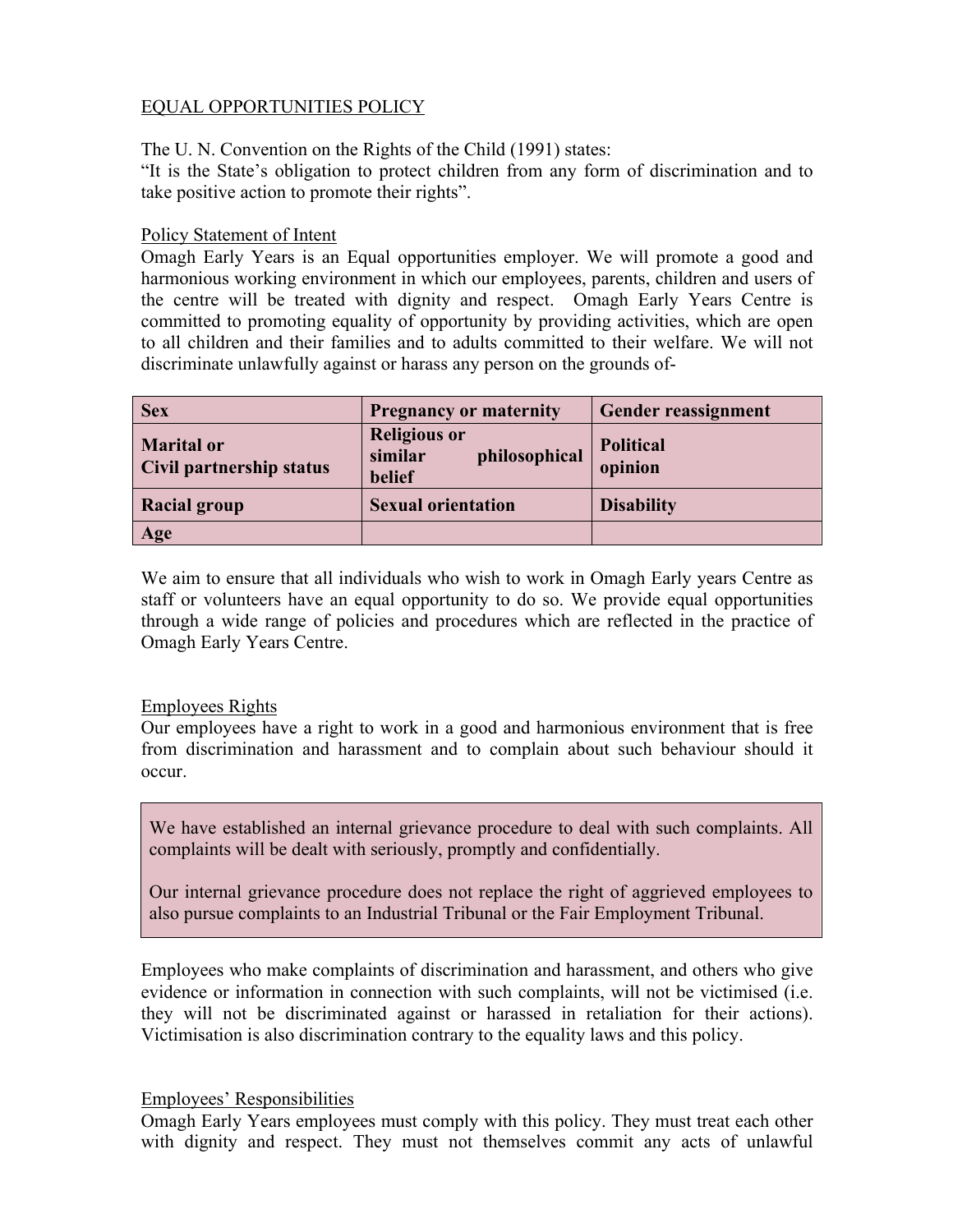discrimination or harassment against any other person. Such behaviour will not be permitted or condoned. We will treat it as misconduct which may warrant dismissal from employment.

All our employees should discourage discrimination and harassment by making it clear that they find such behaviour unacceptable and by supporting co-workers who suffer such treatment. Any employee who is aware of any incident of discrimination and harassment should alert the Centre Manager or Quality of Care Manager to enable us to deal with it.

### Employer's responsibilities

We will continually make good faith efforts to implement this policy. This responsibility will be carried out by both the Centre manager and the Quality of Care Manager. We will-

- provide all employees and managers with a copy of this policy and explain it to them.
- ensure that all complaints of discrimination or harassment are dealt with promptly, seriously and confidentially and in accordance with our internal grievance procedure.
- set a good example by treating employees with fairness, dignity and respect.
- be alert to unacceptable behaviour and will take appropriate action to stop it.
- monitor all incidents of discrimination and harassment and review the effectiveness of this policy periodically.

# Our Responsibilities to children.

All children will be respected and their individuality and potential

recognized, valued and nurtured. Activities and the use of play equipment will offer children opportunities to develop in an environment free from prejudice and discrimination. Opportunities will be given to children to explore, acknowledge and value similarities and differences between themselves and others.

#### Resources

Resources and materials that positively and accurately reflect cultural and racial diversity will be provided within the Centre. These materials will help children to develop selfrespect and respect for others by avoiding stereotypes.

Boys and girls will have equal opportunities and will be actively encouraged to use all activities.

As we aim to show an awareness of and respect for all major events in the lives of children and families we will acknowledge a range of festivals which are celebrated by families from our local community and in the wider society. If a parent has any concerns regarding this they should discuss the issues with the Room Leader, Quality of Care Manager or Centre Manager.